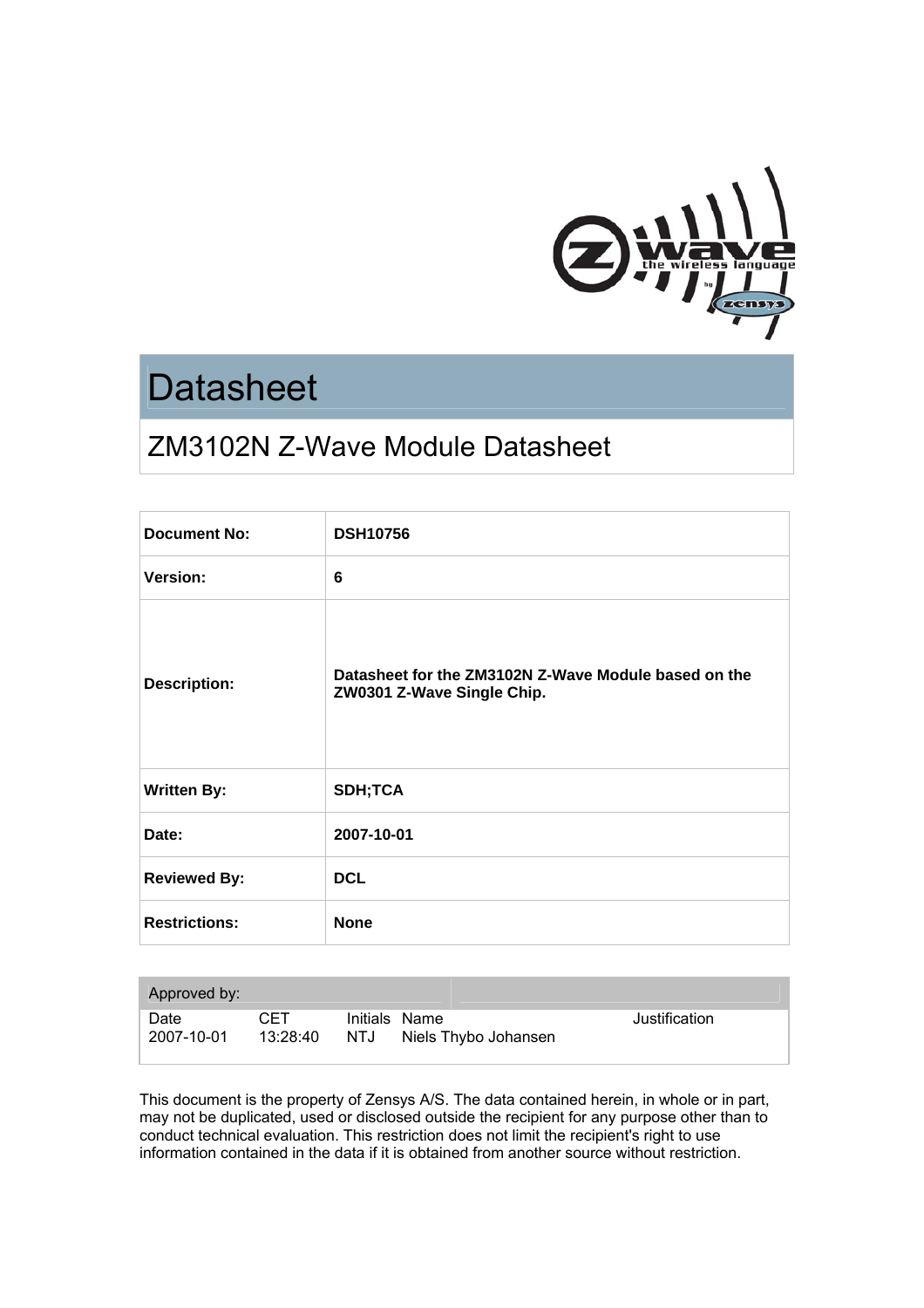# **REVISION RECORD**

| Doc.<br><b>Rev</b> | Date     | Bv            | <b>Pages</b><br>affected | <b>Brief description of changes</b>                                     |
|--------------------|----------|---------------|--------------------------|-------------------------------------------------------------------------|
|                    | 20060913 | ISDH IALL     |                          | First release                                                           |
| 2                  | 20061127 | <b>SDH 13</b> |                          | Document reference [1] updated to developers kit v5.0                   |
| 3                  | 20070209 | ISDH IALL     |                          | HK, ANZ frequencies added                                               |
| 3                  | 20070420 | ISDH IALL     | Table 4.6                | Datasheet state "Preliminary removed"<br>HK, ANZ RF parameters updated. |
| 6                  | 20070709 |               | <b>SDH Table 4</b>       | Preliminary removed from RF parameters                                  |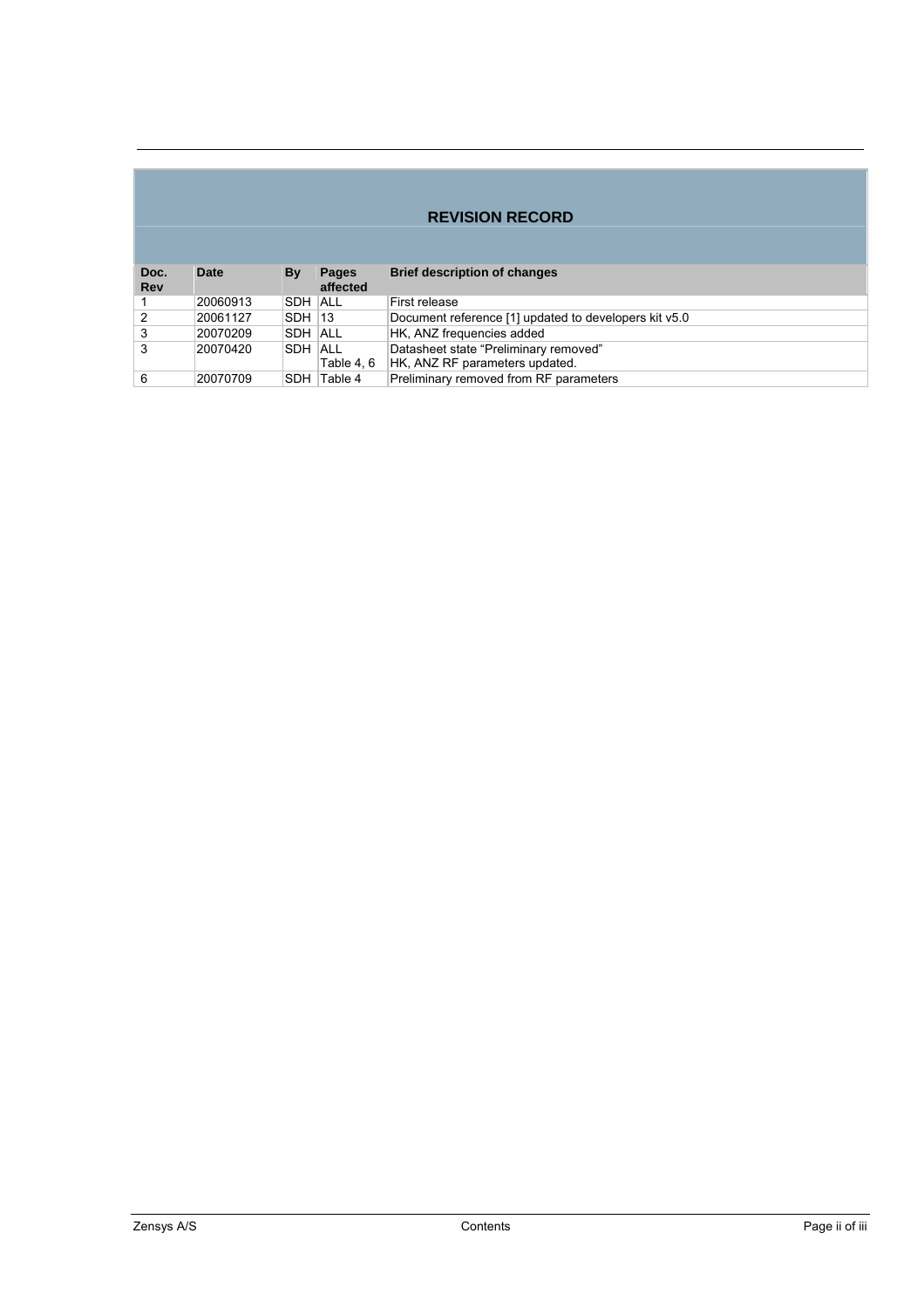# **Table of Contents**

| 1              |                                           |     |
|----------------|-------------------------------------------|-----|
| 11<br>12       | 1.4.1                                     |     |
| $\overline{2}$ |                                           |     |
| 2.1<br>28      | 2.4.1<br>2.4.2<br>2.9.1<br>2.9.2<br>2.9.3 |     |
| 3              | <b>SOFTWARE</b>                           |     |
|                |                                           |     |
| 4              |                                           | .14 |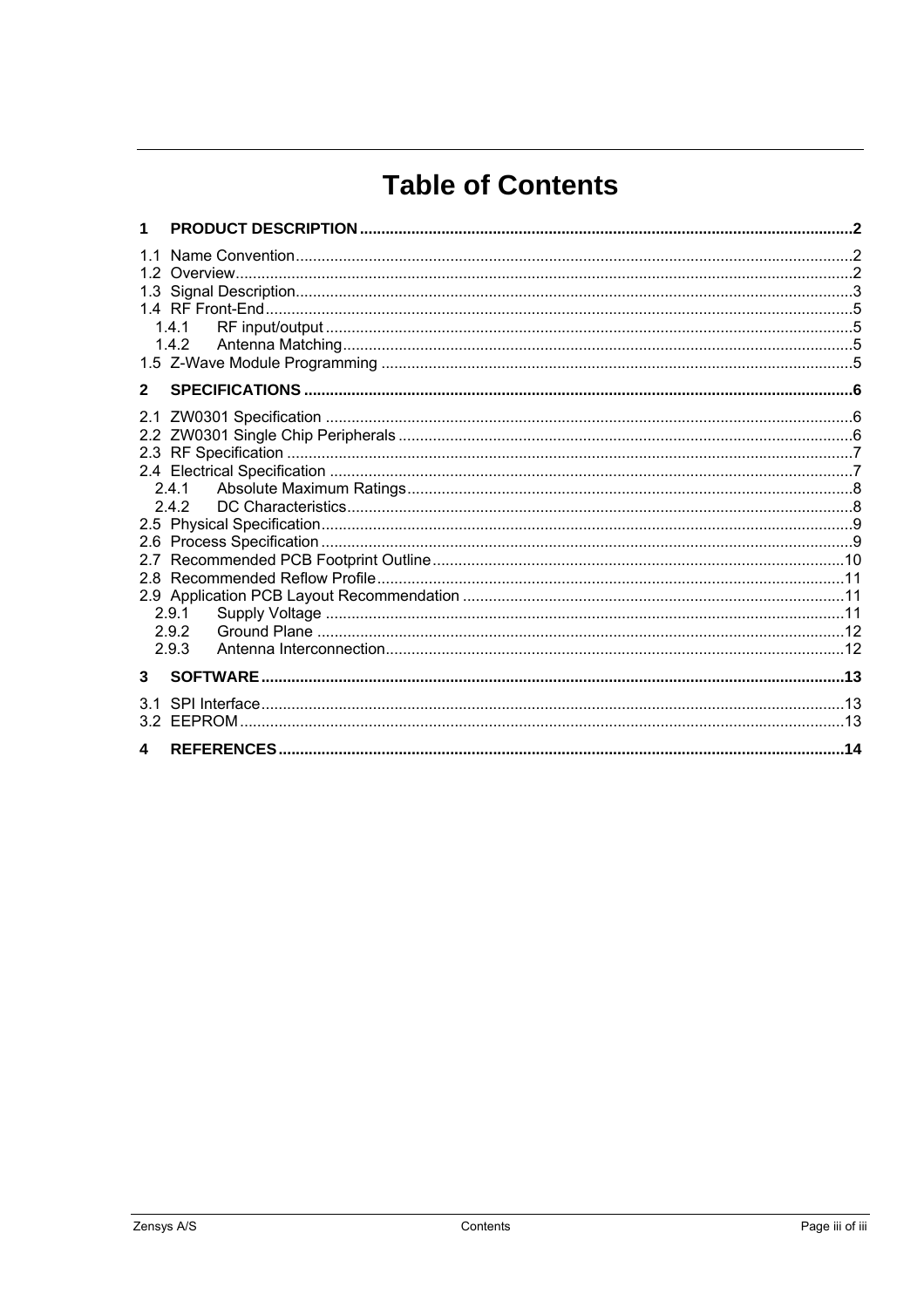

# ZM3102N **Datasheet**

# **Integrated Z-Wave RF Module**

The ZM3102N Z-Wave Module is a fully integrated RF communication module that uses the unlicensed Short-Range-Device (SRD) frequency band of 868.0-868.6MHz in Europe, 902MHz-928MHz in US, 919.5MHz-920.0 MHz in Hong Kong, 921MHz-929 MHz in New Zealand, and 915MHz-928 MHz in Australia. The ZM3102N is dedicated for wireless control and monitoring of residential products like lighting and appliance control, energy management, access control, security and building automation.

Together with the patented Z-Wave Protocol the ZM3102N Z-Wave Module delivers a complete highly reliable RF communication solution. The Z-Wave Protocol uses Frame Acknowledgement, Retransmission, Collision Avoidance, Frame Checksum Check and sophisticated Routing to assure reliable full home coverage.



The ZM3102N Z-Wave Module contains the integrated ZW0301 Z-Wave Single Chip, system crystal, and RF front-end circuitry. The ZW0301 Single Chip is an integrated chip containing RF Transceiver, 8051 MCU core, SRAM, Flash Memory for Z-Wave Protocol and OEM Application software storage, Triac Controller, and a wide range of HW interfaces.

This complete RF solution makes it very easy for OEM customers to RF enable their products without having to do the time consuming work of designing, verifying and optimizing the RF design and thereby enables faster time to market.

#### **Features Interfaces**

- 10 General Purpose I/O's
- **Two Interrupt Inputs**
- Serial UART
- SPI Interface
- Triac Control Interface
- PWM Output
- Four multiplexed 12/8 bit ADC inputs

### **ZW0301 Single Chip**

- Optimized 8051 CPU Core
- 32kbyte Flash
- 2kbyte SRAM
- Power-On-Reset / Brown-Out Detection
- Supply Voltage: 2.1V-3.6V
- Power Consumption
- $O$  TX@-5dBm = 24mA
- $O$  TX@0dBm = 36mA
- $O$  RX = 23mA
- o Power down/sleep mode  $= 2.5<sub>µ</sub>A$

#### **RF**

- Freq for 9.6kbps / 40kbps EU: 868.42 / 868.40MHz US: 908.42 / 908.40MHz HK: 919.82 / 919.80MHz NZ: 921.42 / 921.40MHz AUS:921.42 / 921.40MHz
- High Sensitivity (-102/-98dBm)
- **FSK Modulation**
- 9.6kbps/40kbps Data Rate
- -22.0dBm to -2.0dBm Output power (ZM3102N) (EU, US) -23.5dBm to -3.5dBm Output power (ZM3102N) (HK,ANZ)
- Complies with: EU: EN 300 220 US: FCC CFR47 part 15 HK: HKTA 1035 ANZ: ANZ 4268+A1+A2

#### **Applications**

- Home Automation
- Sensor networks
- AV control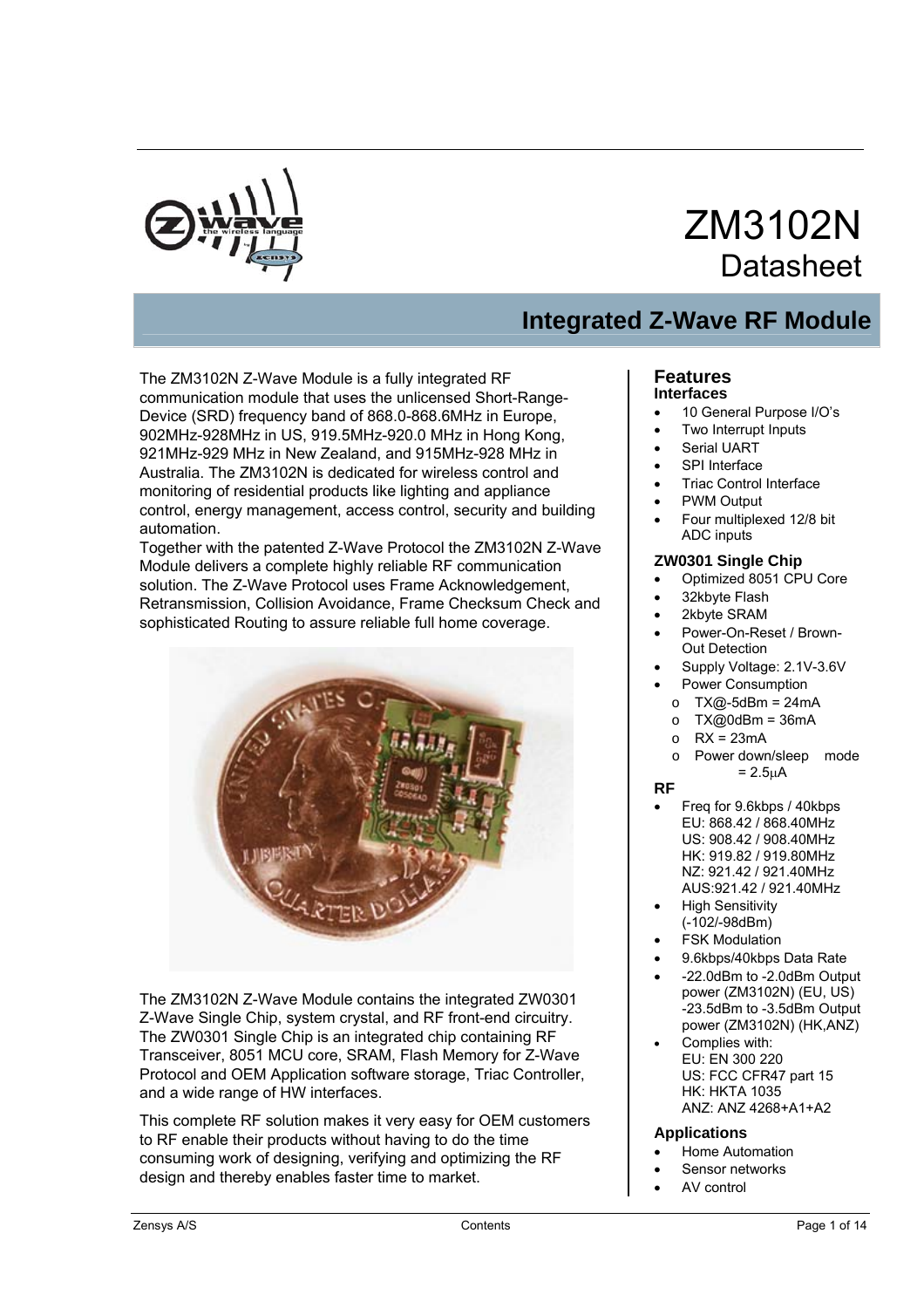# **1 PRODUCT DESCRIPTION**

# **1.1 Name Convention**

The name convention of the ZM3102N module is explained below:

- ZM: Z-Wave Module
- 31: Based on ZW0301 ASIC
- 02: Size of the module  $(2cm^2)$
- N: The module contains castellation notches, which enables manual solderability and rework.

# **1.2 Overview**

The ZM3102N Z-Wave Module is a fully integrated module containing all the HW and SW required to Z-Wave enable OEM products. The ZM3102N Z-Wave Module contains the Z-Wave ZW0301 Single Chip, System Crystal, RF Front-end and RF Supply Voltage Filtering. Only the antenna needs to be implemented by the developer designing the Z-Wave enabled product.



**Figure 1** ZM3102N Z-Wave Module Block Diagram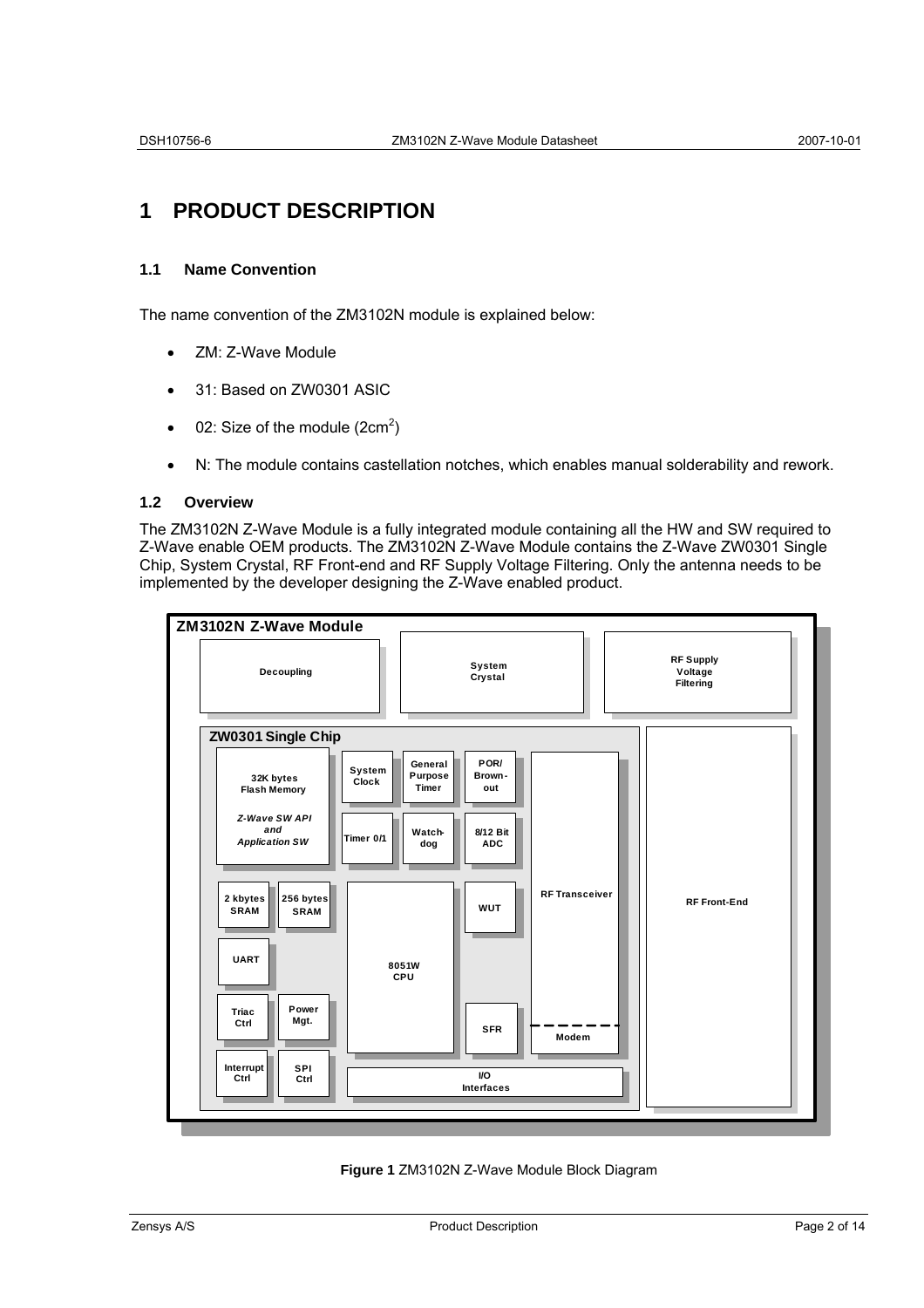The ZM3102N Z-Wave Module contains a system crystal, why no external crystal is needed. In order to get a high reliable and high performance RF communication, the RF Front-end has an optimized and throughout tested matching circuitry, a narrow band SAW filter dedicated for Z-Wave communication and there are filtering of the RF circuitry supply voltage.

The ZM3102N Z-Wave Module is connector-less using Castellation Notches for easy mounting of the module to an OEM Application PCB. The ZM3102N Z-Wave Module has a mounting option for a top shield that improves noise immunity of the module.

The Z-Wave Protocol is designed to enable automatic network address assignment at installation, and simple inclusion/exclusion of nodes. These protocol-handling techniques ensure easy installation, expansion, and management of the Z-Wave control network. Furthermore each Z-Wave network has its own unique Network Identifier preventing control problems or interference from neighboring networks.

The Z-Wave Protocol has a well-defined Application-Programming-Interface (API) enabling easy and fast Application SW development.



# **1.3 Signal Description**

**Figure 2** ZM3102N Outline and Signals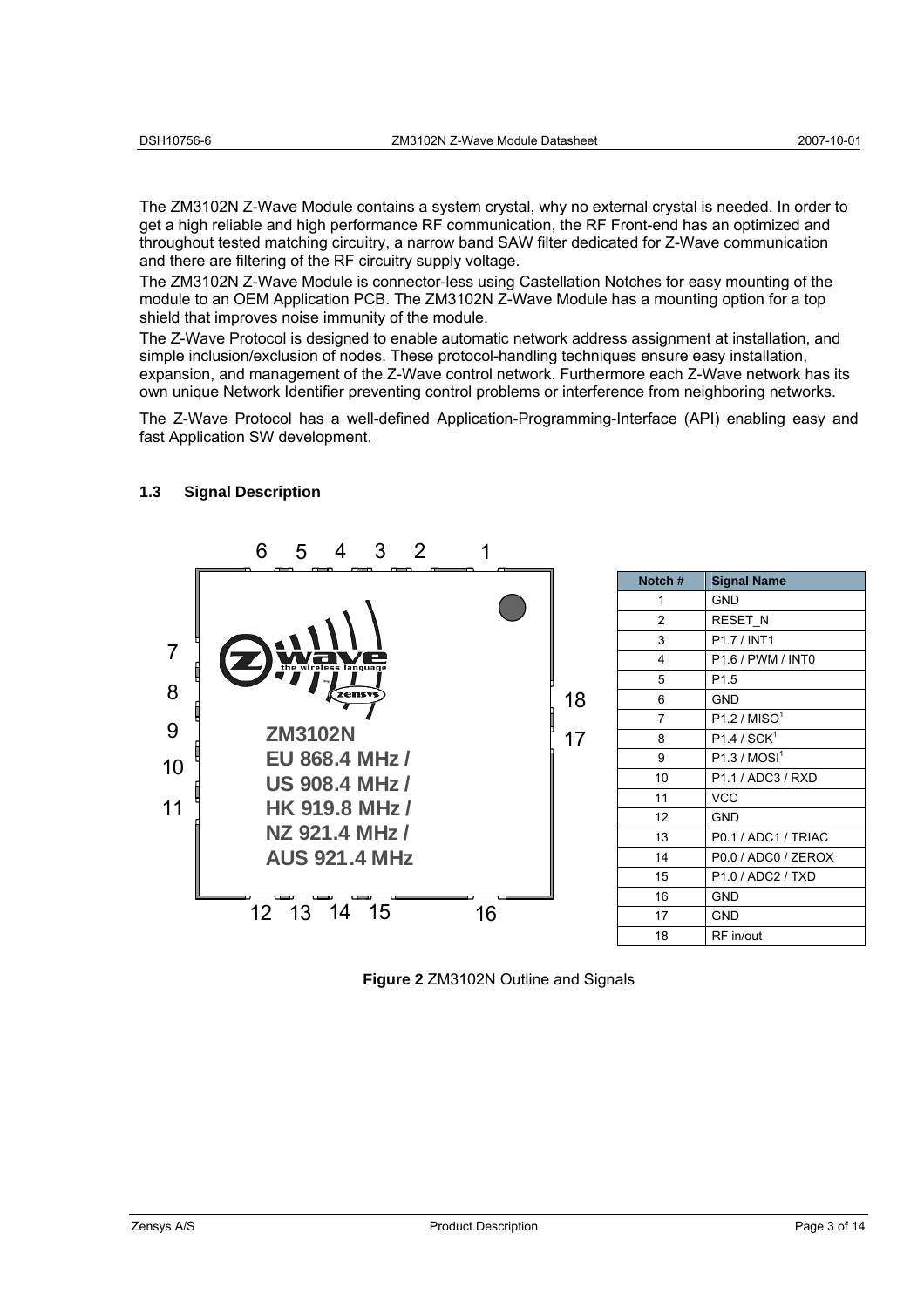| Notch #                                   | <b>I/O</b>     | <b>Description</b>                                                                                                                                                                                                              |  |
|-------------------------------------------|----------------|---------------------------------------------------------------------------------------------------------------------------------------------------------------------------------------------------------------------------------|--|
| 10, 13,<br>14, 15                         | L              | Analog-to-Digital Converter input. The ADC is 12/8 bit and can<br>use either VCC or an internal/external voltage as reference.<br>ADC3: input<br>ADC2: input<br>ADC1: input / lower reference<br>ADC0: input / higher reference |  |
| 1, 6, 12,<br>16, 17                       | Power          | Ground signal                                                                                                                                                                                                                   |  |
| 3, 4                                      | I/O            | Interrupt: The signal can be either level or edge trigged. When in<br>power down mode, the ZM3102N Z-Wave Module's MCU can be<br>woken up by asserting the interrupt signal INT1.                                               |  |
| 3, 4, 5,<br>7, 8, 9,<br>10, 13,<br>14, 15 | I/O            | In/Out: General purpose I/O signal.                                                                                                                                                                                             |  |
| $\overline{7}$                            | I/O            | Master-In-Slave-Out SPI interface: output in slave mode<br>operation and input in master mode operation.                                                                                                                        |  |
| 9                                         | I/O            | Master Out Slave In SPI interface: input in slave mode operation<br>and output in master mode operation.                                                                                                                        |  |
| 4                                         | I/O            | Pulse Width Modulator Output: Used for frequency variation<br>applications.                                                                                                                                                     |  |
| $\overline{2}$                            | $\overline{1}$ | Reset: Active low reset. The ZW0301 Single Chip has an<br>integrated Power-On-Reset and Brown-out detection circuitry.                                                                                                          |  |
| 18                                        | I/O            | RF Input/Output                                                                                                                                                                                                                 |  |
| 10                                        | I/O            | UART Receive Data: Supports 9.6kbaud, 38.4kbaud,<br>115.2kbaud.                                                                                                                                                                 |  |
| 8                                         | I/O            | SPI Clock: Can be used as either master SPI clock output or<br>slave SPI clock input.                                                                                                                                           |  |
| 13                                        | I/O            | TRIAC Control: A triac controller is implemented in the ZW0301<br>Single Chip that can controls a triac on the Application Module<br>like light dimmer modules etc.                                                             |  |
| 15                                        | $II$           | UART Transmit Data: Supports 9.6kbaud, 38.4kbaud,<br>115.2kbaud.                                                                                                                                                                |  |
| 11                                        | Power          | ZM3102N supply voltage.                                                                                                                                                                                                         |  |
| 14                                        | I/O            | Zero Cross Detection: Zero cross detection signal used on<br>dimmer modules detecting 120/240V zero crossing.                                                                                                                   |  |
|                                           |                | Please note that the SPI interface (MISO, MOSI and SCK) is not available for the Application SW in some Z-Wave                                                                                                                  |  |

1. Please note that the SPI interface (MISO, MOSI and SCK) is not available for the Application SW in some Z-Wave protocol API's, see [3]

## **Table 1** ZM3102N Signal Description

All signals in Table 1 except RF, VCC and GND are connected directly to the corresponding signals on the ZW0301 Z-Wave Single Chip on the ZM3102N Z-Wave Module. A detailed description of these signals is given in the ZW0301 Z-Wave Single Chip datasheet [1].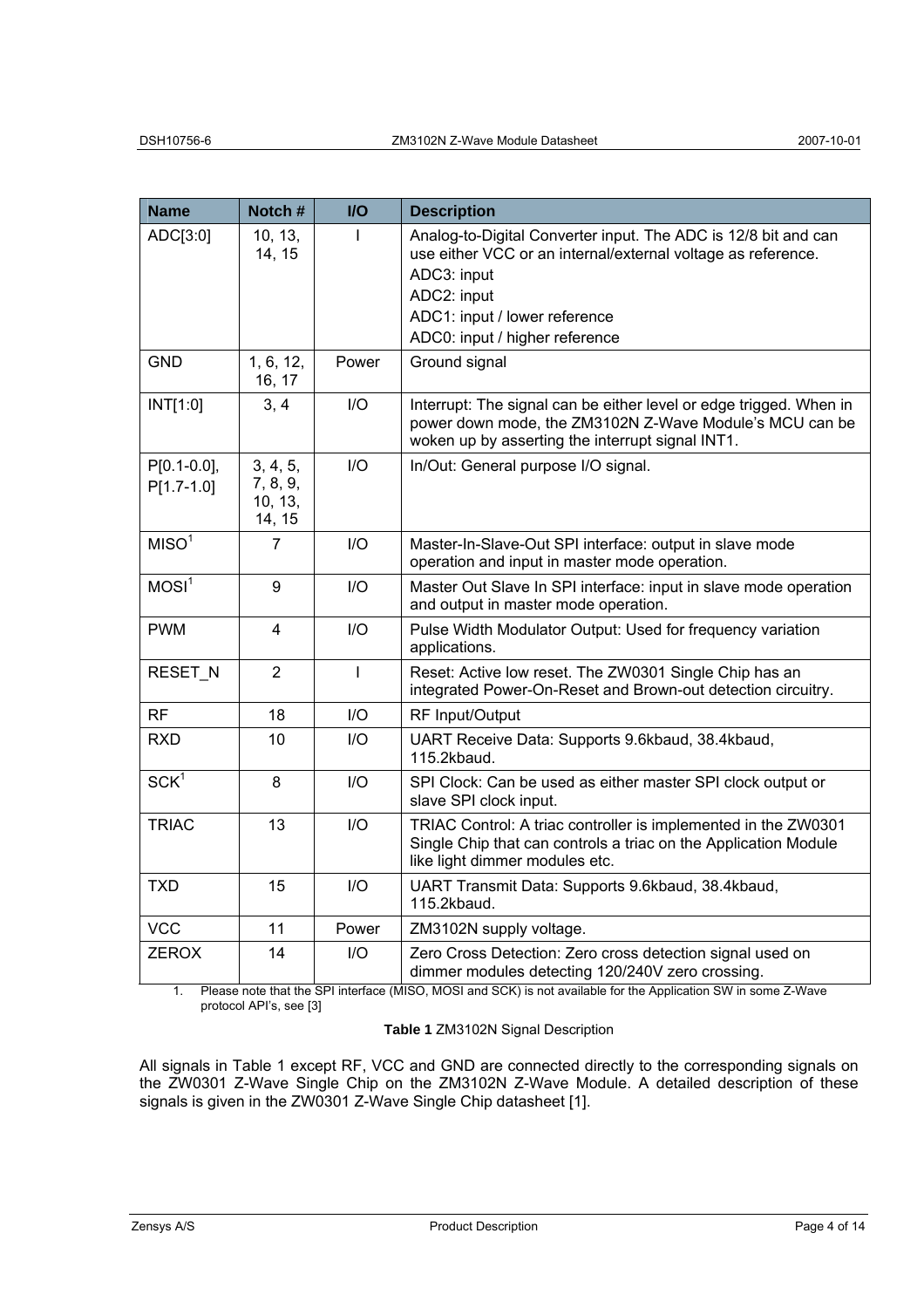# **1.4 RF Front-End**

### **1.4.1 RF input/output**

The ZM3102N Z-Wave Module is equipped with a SAW filter that rejects the unwanted frequencies both in receive and transmit operations.



**Figure 3 ZM3102N RF Front-end Circuitry** 

The RF input/output on the ZW0301 is a single ended input/output that is internally matched to 50 ohm.

#### **1.4.2 Antenna Matching**

The ZM3102N Z-Wave Module is using an antenna placed on the Application Module, the matching of the external antenna to 50 ohm (SAW filter impedance) must be made on the Application Module.

As the ZM3102N Z-Wave Module is integrated into various products, different types of antennas can be implemented to get the best RF performance, i.e. range and reliability. In [4], a good overview of the different antennas is given as well as their pro's and con's. In the case the antenna is not 50ohm a matching network must be implemented between the ZM3102N Z-Wave Module and the antenna. The matching network can for example be a "pi" or a "T" structure as shown in Figure 4.



**Figure 4** "T" and " $\pi$ " structure for the antenna-matching network

# **1.5 Z-Wave Module Programming**

The ZM3102N Z-Wave Module is programmed using the SPI interface and the RESET\_N signal. The programming procedure of the ZW0301 flash is identical to the programming procedure of ZW0201. For detailed programming instructions see [2] and recommended programming tool(s) see [3].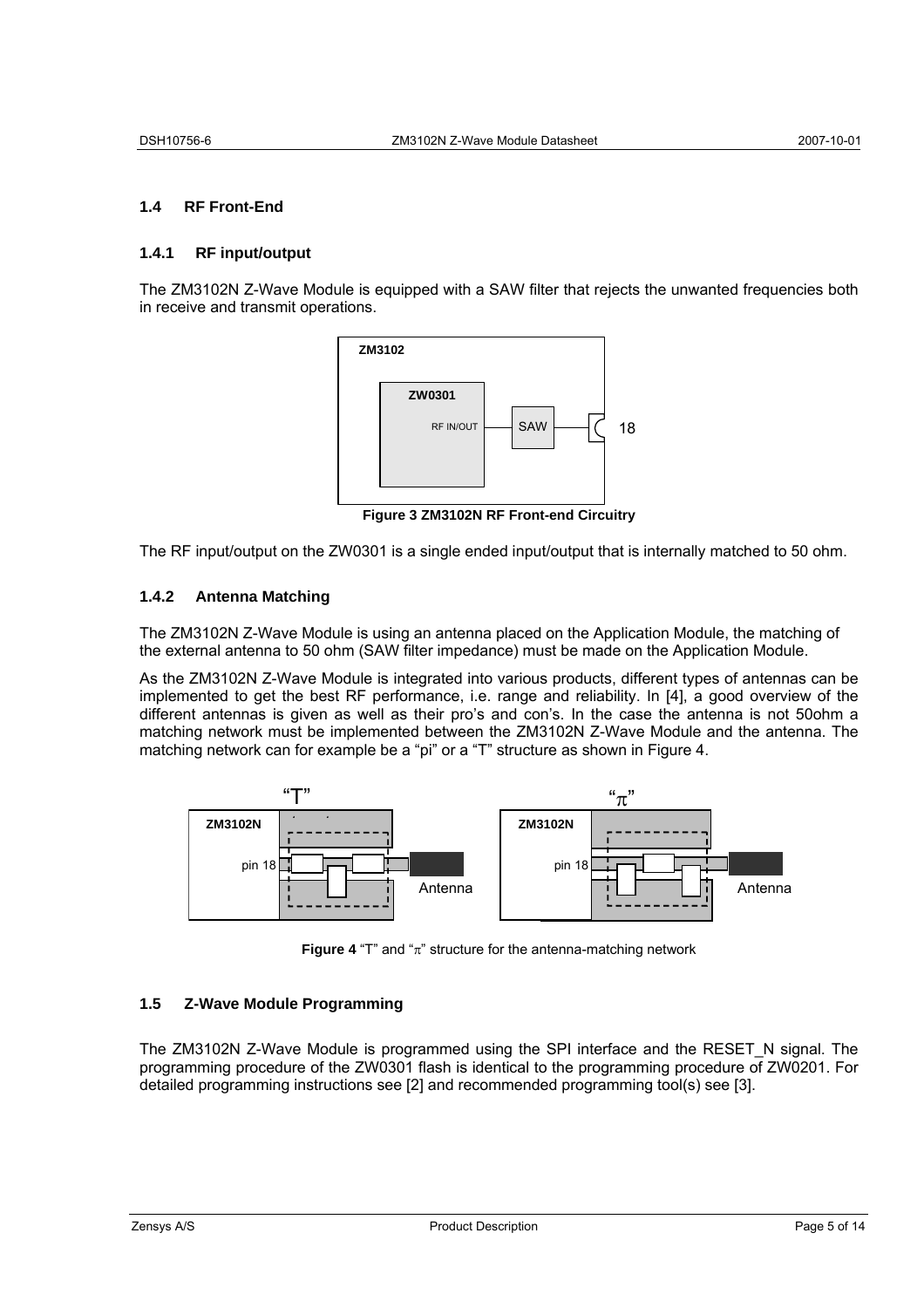# **2 SPECIFICATIONS**

# **2.1 ZW0301 Specification**

| <b>MCU</b>                        | <b>Description</b>                                                                                                                                     |  |
|-----------------------------------|--------------------------------------------------------------------------------------------------------------------------------------------------------|--|
| MCU Type                          | Optimized 8-bit 8051 MCU core.                                                                                                                         |  |
| MCU speed                         | 16 MHz (integrated clock divider, external crystal frequency is 32MHz)                                                                                 |  |
| Flash                             | 32kbyte. Programmed through the SPI interface.                                                                                                         |  |
| <b>SRAM</b>                       | 2kbyte                                                                                                                                                 |  |
| SRAM (CPU)                        | 256byte                                                                                                                                                |  |
| <b>MCU Peripherals</b>            | 12/8-bit ADC, UART, SPI, 2x16 bit timers one with PWM mode, Watch<br>Dog Timer, Wake Up Timer, Power-on Reset/Brown-Out Detector,<br>Triac controller. |  |
| Interrupt sources                 | Internal and external.                                                                                                                                 |  |
| <b>Table 2 MCU Specifications</b> |                                                                                                                                                        |  |

# **2.2 ZW0301 Single Chip Peripherals**

| <b>Peripherals</b>          | <b>Description</b>                                                                                                                                                   |
|-----------------------------|----------------------------------------------------------------------------------------------------------------------------------------------------------------------|
| Crystals                    | System Clock: 32MHz, ±10ppm@25°C, ±10ppm@-15°C to +85°C, 3ppm<br>aging per 5 years.<br>Alternative: 32MHz, ±8ppm@25°C, ±8ppm@-15°C to +85°C, 3ppm aging<br>per year. |
| <b>Optional Peripherals</b> | <b>EEPROM</b>                                                                                                                                                        |
|                             | External PA enabling TX signal amplification up to a maximum of +6dBm<br>radiated power.                                                                             |

**Table 3** External Peripherals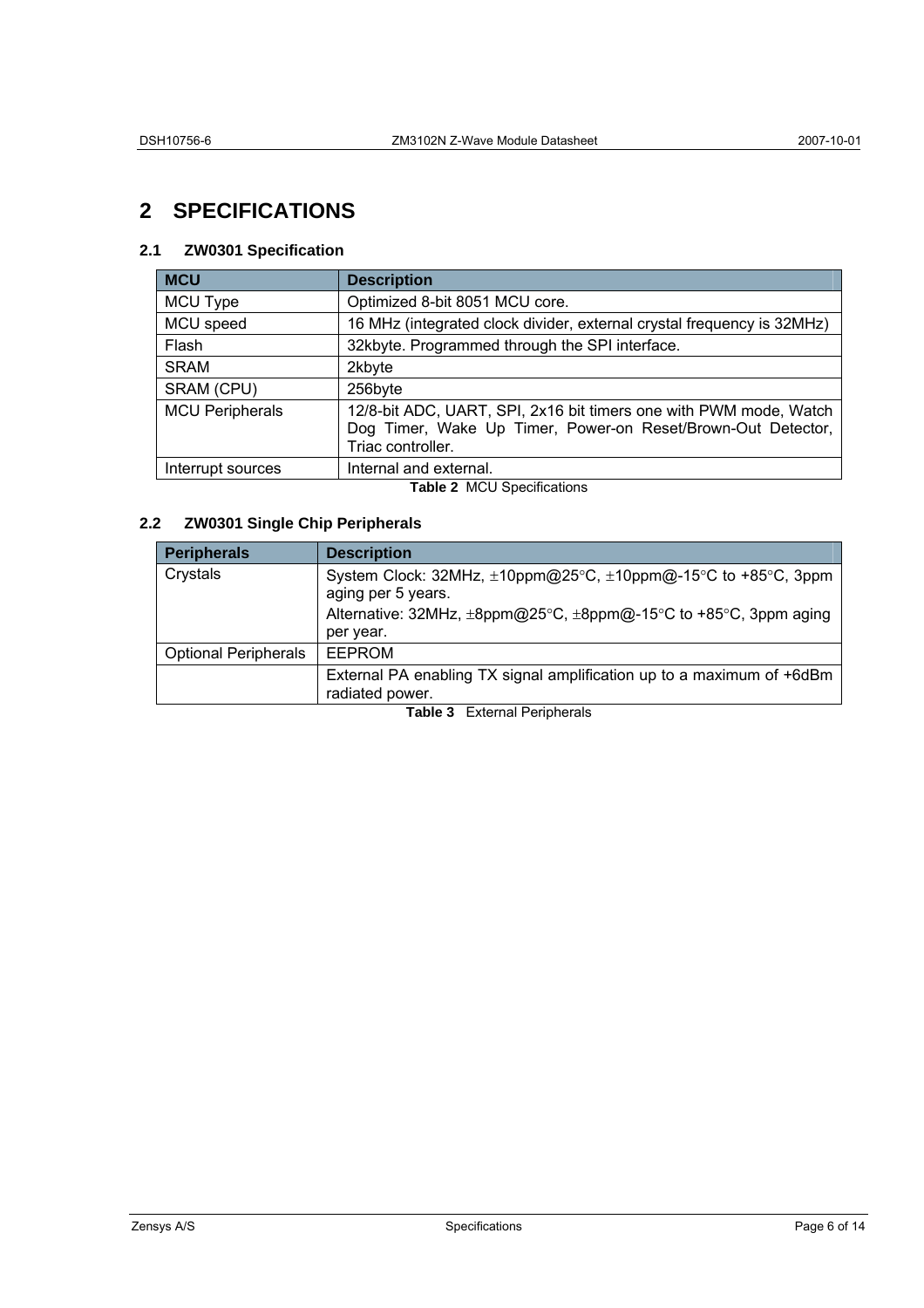# **2.3 RF Specification**

| <b>RF</b>                              | <b>Description</b>                                                                         |                     |  |
|----------------------------------------|--------------------------------------------------------------------------------------------|---------------------|--|
| RF Data rate                           | 9.6 kbps / 40kbps                                                                          |                     |  |
| RF frequency (center                   | EU: 9.6kbps: 868.42 MHz, 40kbps: 868.40 MHz                                                |                     |  |
| frequency)                             | US: 9.6kbps: 908.42 MHz, 40kbps: 908.40 MHz                                                |                     |  |
|                                        | HK: 9.6kbps: 919.82 MHz, 40kbps: 919.80 MHz                                                |                     |  |
|                                        | NZ: 9.6kbps: 921.42 MHz, 40kbps: 921.40 MHz<br>AUS 9.6kbps: 921.42 MHz, 40kbps: 921.40 MHz |                     |  |
| Modulation                             | Frequency Shift Keying (FSK)                                                               |                     |  |
| Frequency deviation                    |                                                                                            |                     |  |
|                                        | Center frequency $\pm$ 20kHz                                                               |                     |  |
| Signal coding                          | 9.6kbps: Manchester Encoded<br>40kbps: NRZ                                                 |                     |  |
| <b>RF</b> filter                       | <b>SAW Filter</b>                                                                          |                     |  |
|                                        | US: Center frequency = 908MHz, BW = 20MHz                                                  |                     |  |
|                                        | EU: Center frequency = 868MHz, BW = 20MHz                                                  |                     |  |
|                                        | HK/ANZ: Center frequency = 923.5MHz, BW = 9MHz                                             |                     |  |
| RF receiver sensitivity                | EU: 9.6kbps: -102dBm                                                                       | EU: 40kbps: -98dBm  |  |
| (typical). Including SAW               | US: 9.6kbps: -102dBm                                                                       | US: 40kbps: -98dBm  |  |
| filter on ZM3102N.                     | HK: 9.6kbps: -101dBm                                                                       | HK: 40kbps: -97dBm  |  |
|                                        | ANZ: 9.6kbps: -101dBm                                                                      | ANZ: 40kbps: -97dBm |  |
| RF output power (typical) <sup>1</sup> | EU: -22.0dBm to -2.0dBm                                                                    |                     |  |
|                                        | US: -22.0dBm to -2.0dBm                                                                    |                     |  |
|                                        | HK: -23.5dBm to -3.5dBm                                                                    |                     |  |
|                                        | ANZ: -23.5dBm to -3.5dBm                                                                   |                     |  |
|                                        |                                                                                            |                     |  |
| Maximum allowed effective              | $EU: +6.0dBm2$                                                                             |                     |  |
| radiated power with external           | $US: -94dBuV/m3 (-1.25dBm)$                                                                |                     |  |
| PA or high gain antenna.               | $HK: +6.0dBm2$<br>ANZ: $+2.7$ dBm <sup>3</sup>                                             |                     |  |
|                                        |                                                                                            |                     |  |
| RF Input/Output Impedance              | 50ohm @ respective EU/US/HK/NZ/AUS frequencies                                             |                     |  |
| Range (typical) <sup>4</sup>           | Indoor >30 meters line of sight, in unobstructed environment.                              |                     |  |
|                                        | Outdoor > 100 meters line of sight                                                         |                     |  |
| RF regulatory                          | US: FCC Part 15                                                                            |                     |  |
|                                        | EU: R&TTE Directive 1999/5/EC, EN 300 220-3/2000                                           |                     |  |
|                                        | <b>HK : HKTA 1035</b>                                                                      |                     |  |
|                                        | ANZ: AS/ANZ 4268+A1+A2                                                                     |                     |  |

1. ZW0301 programmable output power is -20dBm to 0dBm. Typical ZM3102N output power includes a typical SAW insertion loss. Note that different SAW filters are used for EU, US and HK/ANZ modules.

2. The maximum radiated power level is set by the 200kHz reference spurious level in ZW0301. This limit is applicable at 25 deg.C.

3. Maximum radiated power given by official specifications.<br>4. Test Conditions: ZM3102N mounted on ZM3120C with a

4. Test Conditions: ZM3102N mounted on ZM3120C with quarter wavelength monopole whip antenna mounted on ZW010x interface module. Radiated power ≈0dBm. Range is valid for both 9.6kbit and 40kbit data rate. **Table 4** RF Specifications

# **2.4 Electrical Specification**

The "Absolute Maximum Ratings" specifies the conditions in which the ZM3102N Z-Wave Module is guaranteed not to be damaged but correct operations are not guaranteed. Exceeding the "Absolute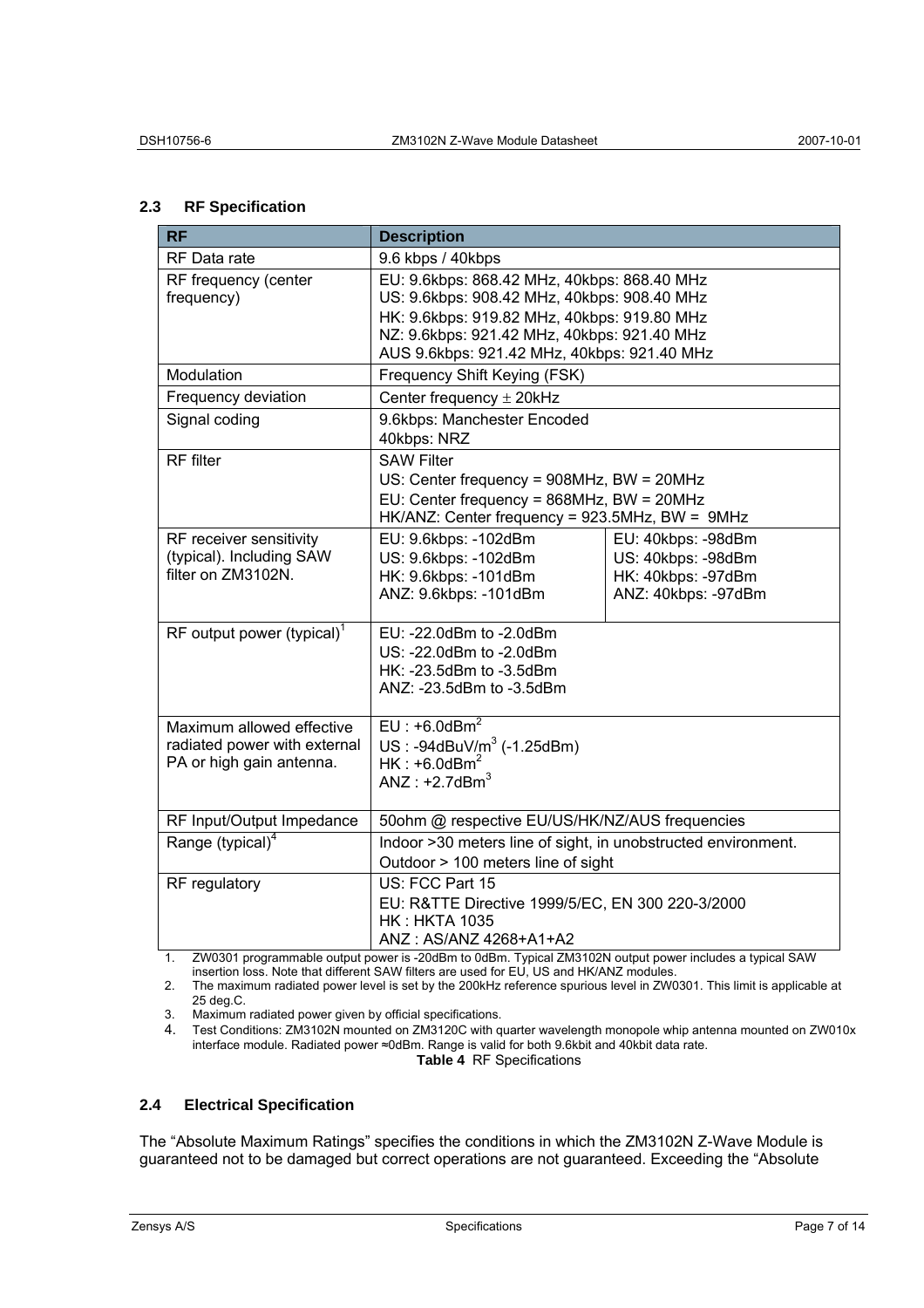Maximum Ratings" may destroy the ZM3102N Z-Wave Module. See "DC Characteristics" for guaranteed operation limits.

## **2.4.1 Absolute Maximum Ratings**

| <b>Electrical</b>               | Value                                |
|---------------------------------|--------------------------------------|
| <b>Operating Temperature</b>    | -15°C to +85°C                       |
| Storage Temperature             | -40 $^{\circ}$ C to +85 $^{\circ}$ C |
| Voltage on input pins           | $-0.3V$ to VCC $+0.3V$               |
| Minimum Operating Voltage (VCC) | $-0.3V$                              |
| Maximum Operating Voltage (VCC) | 4V                                   |

**Table 5** Absolute Maximum Ratings

# **2.4.2 DC Characteristics**

The following DC characteristics are preliminary for the ZM3102N Z-Wave Module.

| <b>Symbol</b>     | <b>Parameter</b>                                               | <b>Condition</b>                                                                       | <b>Min</b> | <b>Typ</b> | <b>Max</b> | <b>Units</b> |
|-------------------|----------------------------------------------------------------|----------------------------------------------------------------------------------------|------------|------------|------------|--------------|
| <b>VCC</b>        | <b>Supply Voltage</b>                                          |                                                                                        | 2.1        | 3.3        | 3.6        | V            |
| RRST <sup>1</sup> | Reset Pull-up<br>Resistor                                      | Integrated in ZW0301                                                                   | 45         |            | 200        | $k\Omega$    |
| $I_{\rm C}$       | <b>Continuous Output</b><br>Current                            | One GPIO                                                                               | $-20$      |            | 20         | mA           |
| I <sub>CTOT</sub> | Total continuous<br>output source/sink<br>current              | All GPIO's                                                                             | $-100$     |            | 100        | mA           |
|                   | Transmitting<br>(16MHz system<br>$\mathsf{clock}$ <sup>2</sup> | Pout = $-7d$ Bm(Setting: 1B) <sup>3</sup><br>Pout = -2dBm(Setting: $2A$ ) <sup>3</sup> |            | 24<br>36   |            | mA           |
| $I_{\rm CC}$      | Receiving<br>(16MHz system<br>$\mathsf{clock}$ <sup>4</sup>    |                                                                                        |            | 23         |            | mA           |
|                   | Power Down <sup>5</sup>                                        |                                                                                        |            | 2.5        |            | μA           |
| $T_{OP}$          | Operating<br>Temperature                                       |                                                                                        | $-10$      |            | 85         | $\circ$ C    |
| $H_{OP}$          | <b>Operating Relative</b><br>Humidity                          |                                                                                        | 8          |            | 80         | $\%$         |

 $T_A$  = 25°C, VCC = 3.3V (unless otherwise noted)

1. The integrated Reset pull up is not for external circuitry. If external circuits are connected to the reset pin an external pull up resistor should be implemented.

2. The transceiver is in transmit mode with the MCU running. The ADC is off.

3. Pout valid for EU and US modules. Pout for HK and ANZ modules are 1dB lower.

4. The transceiver is in receive mode with the MCU running. The ADC is off.<br>5. The ADC, transceiver, MCU and flash are shut down. The chip can be wo

5. The ADC, transceiver, MCU and flash are shut down. The chip can be woken by brownout, an external reset pulse, external interrupt (if enabled) or periodical wakeup by WUT (if enabled). POR cannot be disabled. **Table 6** DC Characteristics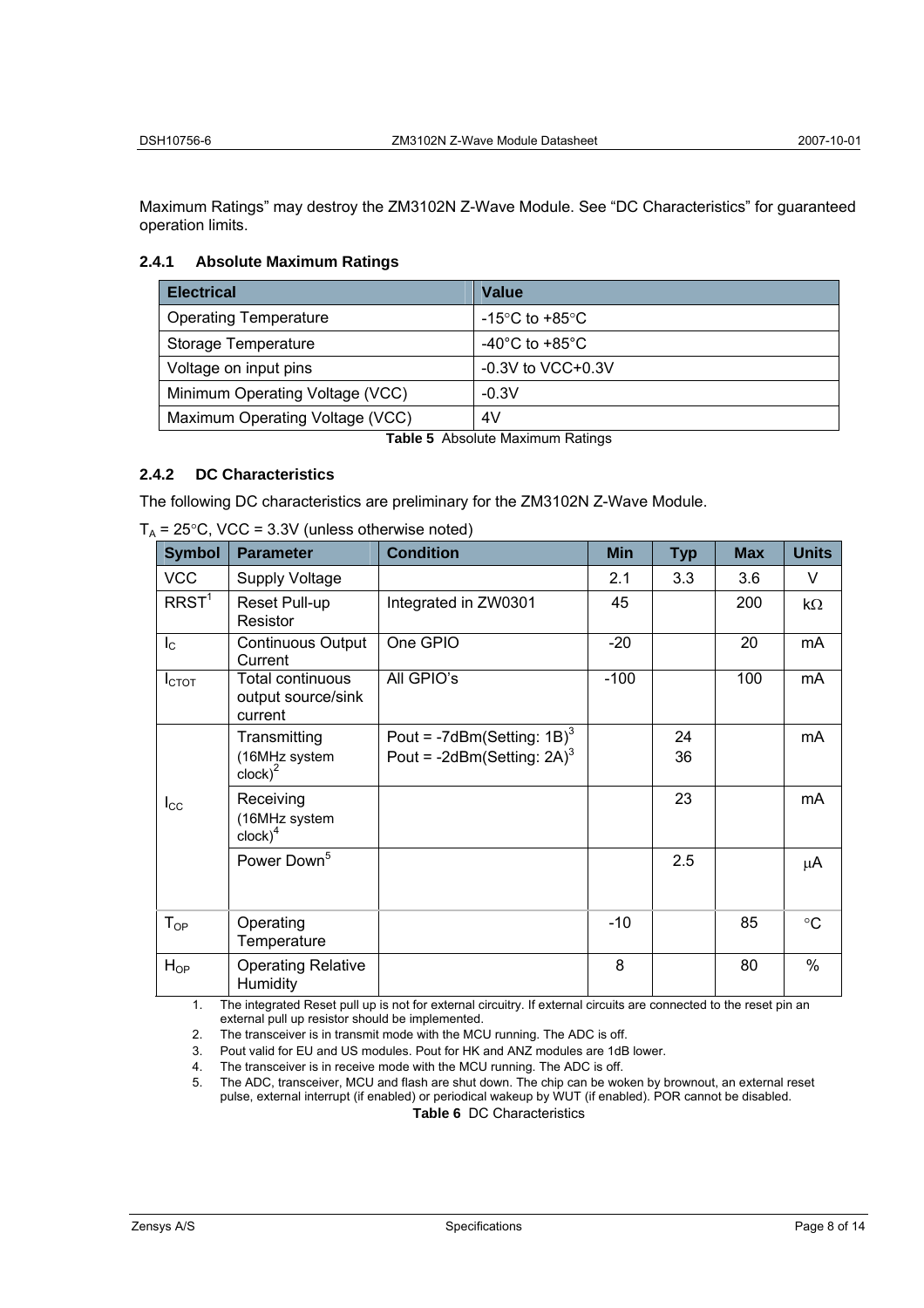# **2.5 Physical Specification**

| <b>Physical Specification</b> | <b>Description</b>                                   |  |  |
|-------------------------------|------------------------------------------------------|--|--|
| Size                          | 12.5mm. x 13.6mm. x 2.4mm (0.492" x 0.535" x 0.094") |  |  |
| Weight                        | 7g (with shield)                                     |  |  |
|                               | 5g (without shield)                                  |  |  |
| <b>Castellation Notches</b>   | 18                                                   |  |  |

**Table 7** Physical Specifications

# **2.6 Process Specification**

| <b>Specification</b>                                                                                          | <b>Description</b>                                               |
|---------------------------------------------------------------------------------------------------------------|------------------------------------------------------------------|
| MSL-3                                                                                                         | Moisture Level Verification tested according to JEDEC J-STD-020C |
| <b>RoHS</b><br>Designed in compliance with The Restriction of Hazardous<br><b>Substances Directive (RoHS)</b> |                                                                  |

**Table 8** Process Specifications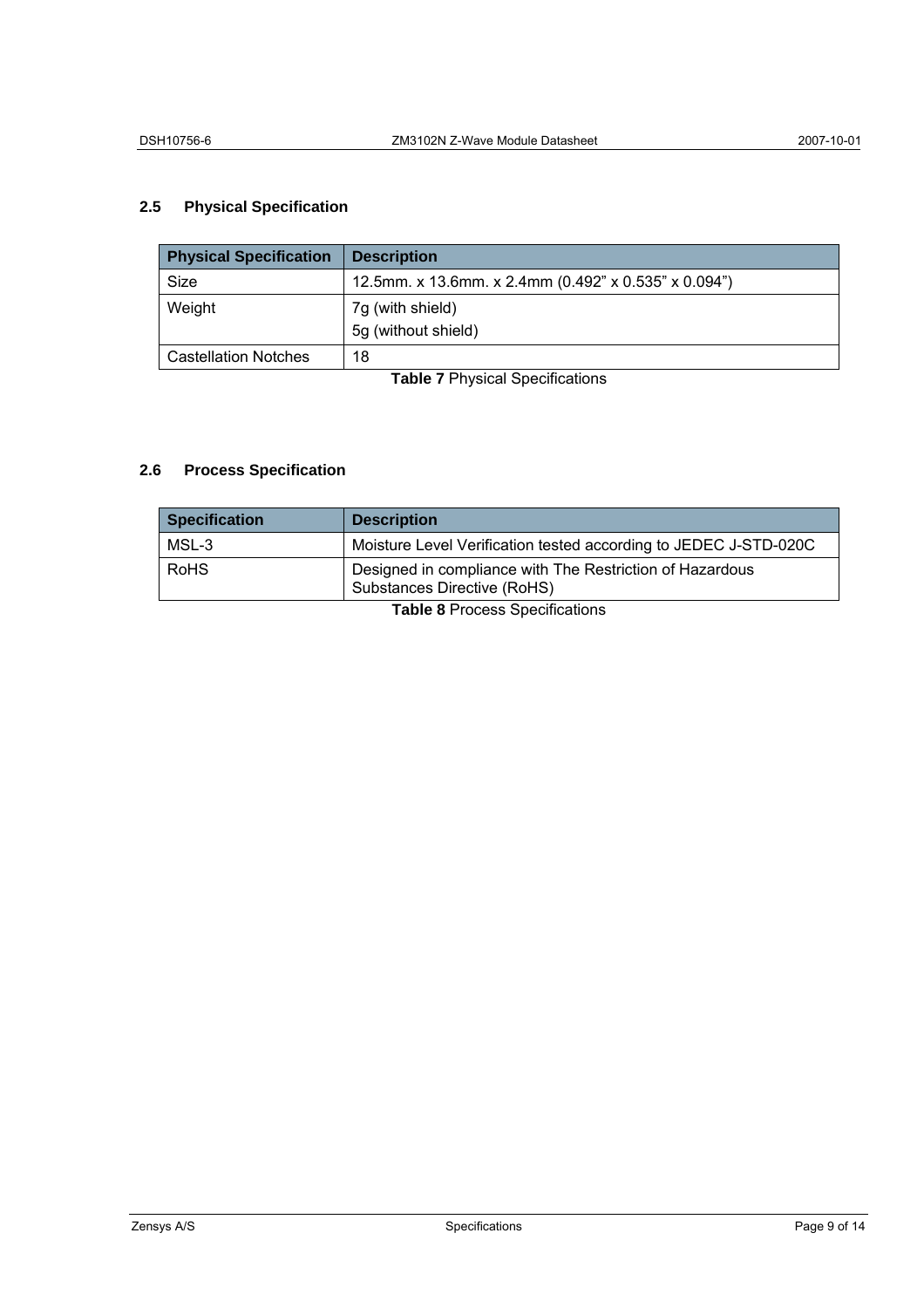# **2.7 Recommended PCB Footprint Outline**



**Figure 5** Recommend ZM3102N PCB footprint Outline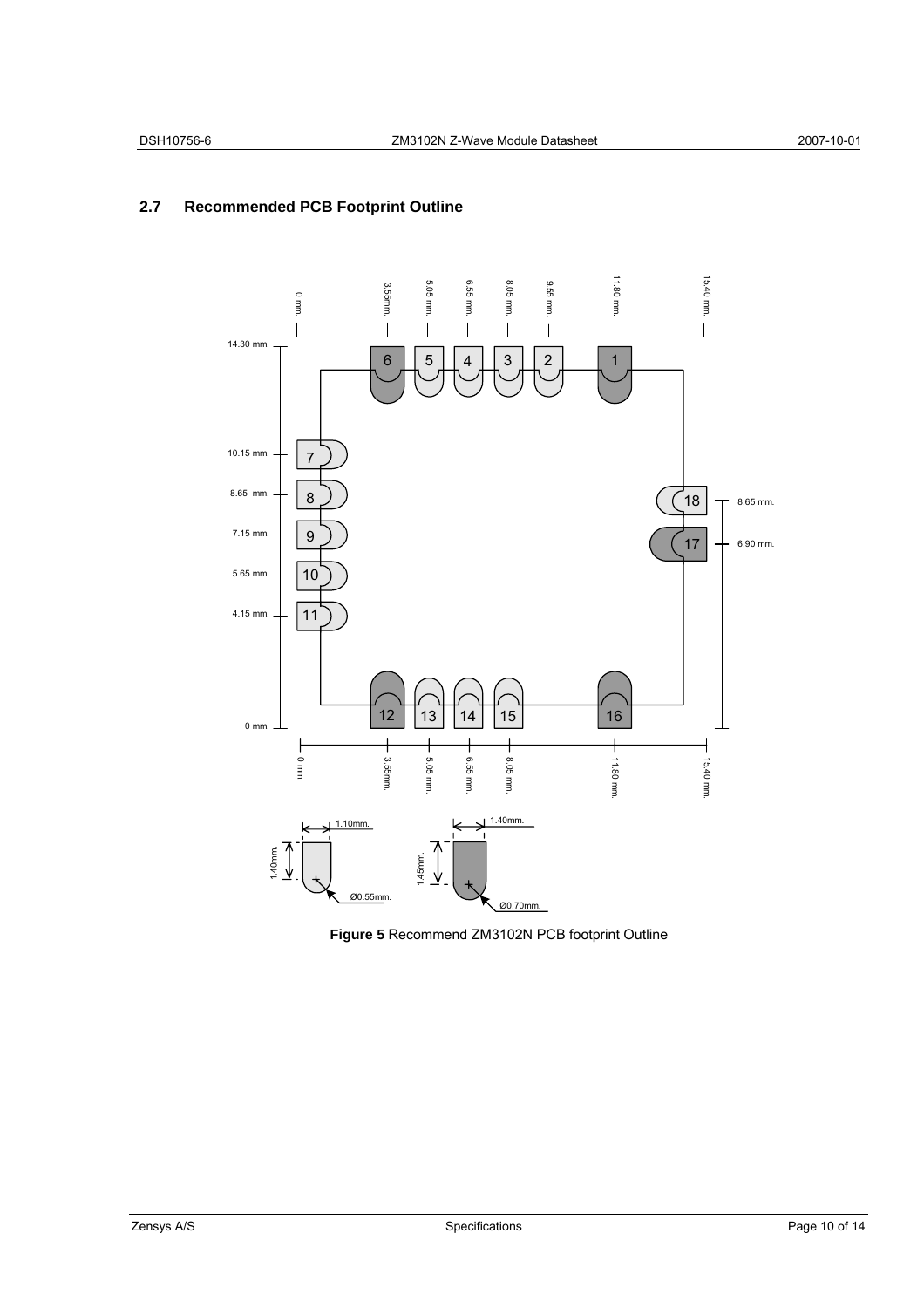

# **2.8 Recommended Reflow Profile**

**Figure 6 Recommended Reflow Temperature Profile** 

# **2.9 Application PCB Layout Recommendation**

### **2.9.1 Supply Voltage**

As the ZM3102N Z-Wave Module contains a RF transceiver good supply voltage decoupling is important. Two decoupling capacitors should be placed at the VCC pin (EP11), a 1.0uF and a 100nF capacitor is recommended. The two capacitors should be placed as close to EP11 as possible and the capacitors should be placed between the ZM3102N Z-Wave Module supply line and the via that goes to the power plane as shown in Figure 7.



**Figure 7 Placement of decoupling capacitor (power pin, EP11)**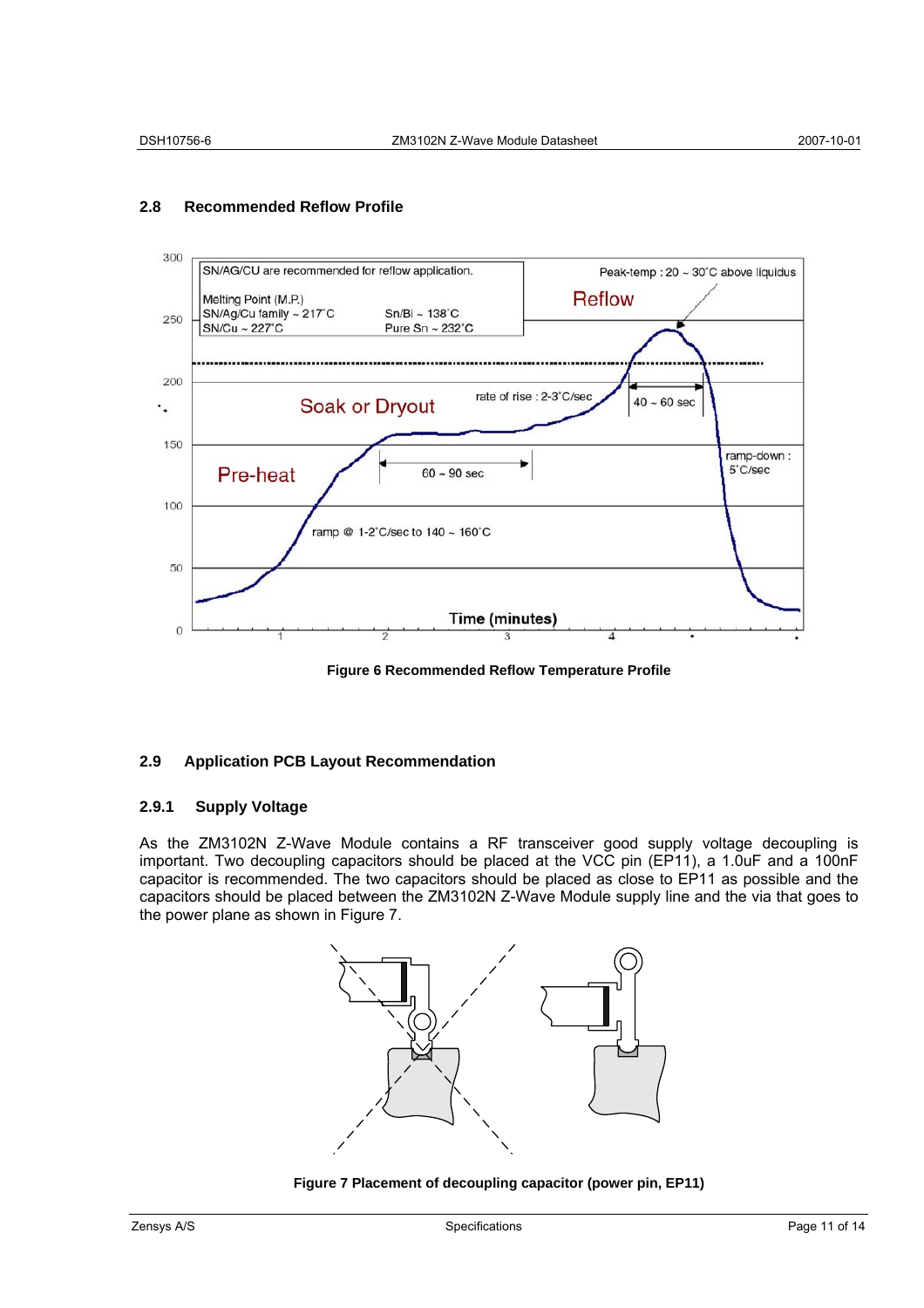### **2.9.2 Ground Plane**

In order to minimize any noise coupling from noisy signals (typically power products) it is recommended to insert as much ground cobber below the ZM3102N Z-Wave Module as possible on the Application PCB.

#### **2.9.3 Antenna Interconnection**

As the RF signal (EP18) is 50ohm the trace from the EP18 to the matching circuitry (see 1.4.2) must be 50ohm. The Application PCB designer must therefore take the PCB layer structure and thickness into account when designing the 50ohm trace (either Microstrip or Stripline).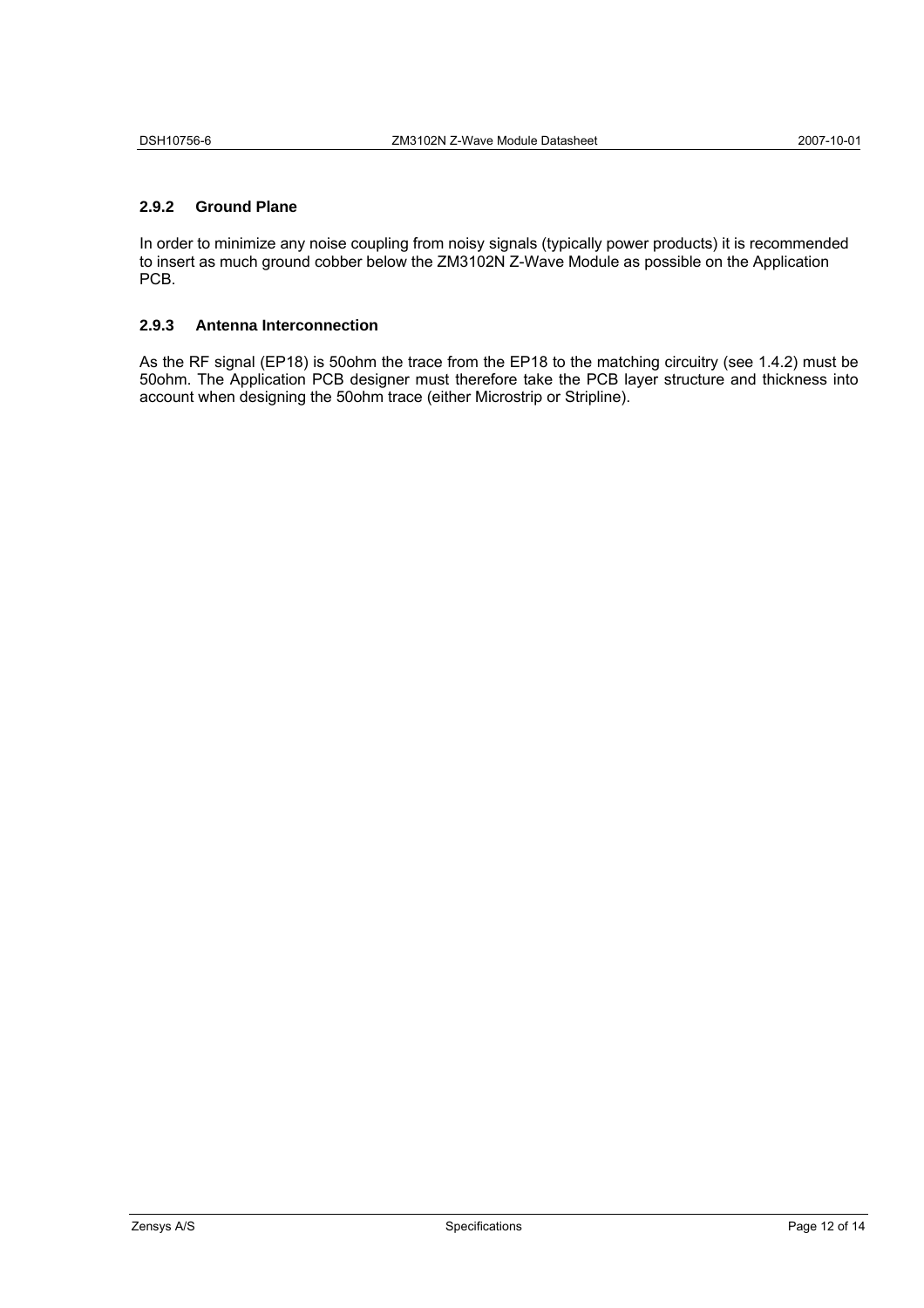# **3 SOFTWARE**

# **3.1 SPI Interface**

The signals 'P1.2/MISO', 'P1.4/SCK' and 'P1.3/MOSI' signals are in some SW API's used by the protocol to store Routing Tables and HomeID in an external EEPROM. When these SW API's are used, the Application SW must *not* use these three signals. Table 9 shows the available SW API's and in which the SPI interface is used by the protocol.

| <b>SW API</b>            | SPI interface used by<br>Protocol |
|--------------------------|-----------------------------------|
| Slave                    | No                                |
| <b>Routing Slave</b>     | No                                |
| <b>Enhanced Slave</b>    | Yes                               |
| Controller               | Yes                               |
| <b>Static Controller</b> | Yes                               |
| Installer                | Yes                               |
| <b>Bridge</b>            | Yes                               |

**Table 9** SW API / SPI availability

# **3.2 EEPROM**

Some SW API's require an external EEPROM to be implemented on the Application PCB for protocol information storage (like routing table, HomeID etc.). The SPI interface is used to access the EEPROM and the 'P1.5' signal (EP5) is used by the Z-Wave Protocol as EEPROM Chip Select. To assure proper control of the EEPROM chip select signal during reset and power-up a pull up resistor on the P1.5 should be implemented as shown in Figure 8.



**Figure 8** External EEPROM

Only a part of the EEPROM is used for protocol data storage, the Application SW can use the remaining memory area using an API call (see [3]). For the EEPROM memory area requirements of the protocol API please refer to the documentation for the Z-Wave Controller code selected (see [3]).